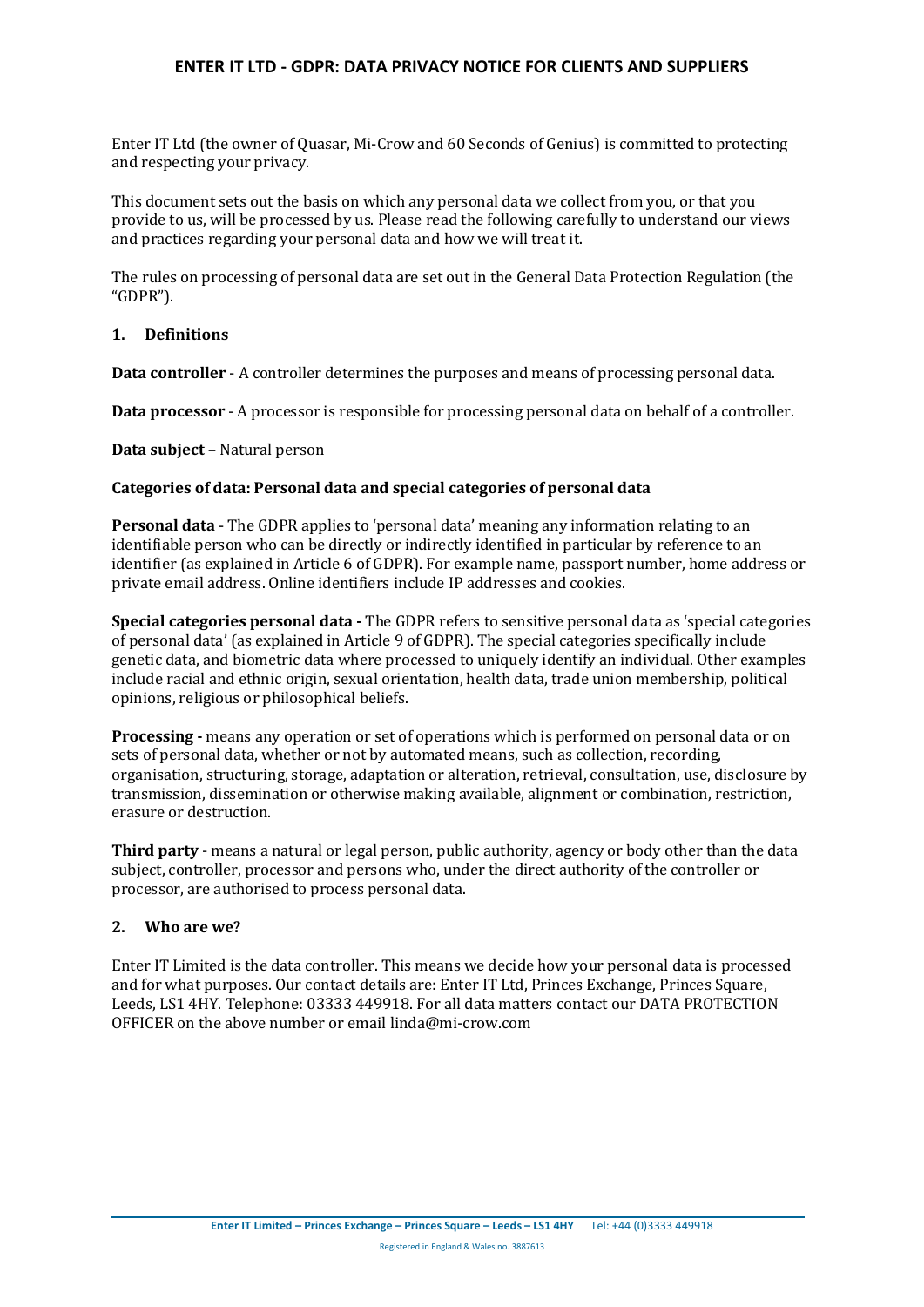## **3. The purpose(s) of processing your personal data**

We use your personal data for the following purposes:

To provide individuals with access to our online video content and to provide regular notifications of updates to that content or links to specific content.

To provide regular information as past of our User Engagement Programme if requested by your Employer

### **4. The categories of personal data concerned**

With reference to the categories of personal data described in the definitions section, we process the following categories of your data:

Personal data: The personal data you give us may include your name, address, e-mail address and phone number.

We have obtained your personal data from you or from your employer for the purpose of your use of our video content under our brands Quasar, Mi Crow and 60 Seconds of Genius.

### **5. What is our legal basis for processing your personal data?**

a) Personal data (article 6 of GDPR)

### **Our lawful basis for processing your general personal data:**

 $\triangledown$  Consent of the data subject:

 $\vee$  Processing necessary for the performance of a contract with the data subject or to take steps to enter into a contract

 $\triangledown$  Processing necessary for compliance with a legal obligation

#### **6. Sharing your personal data**

Your personal data will be treated as strictly confidential and will not be shared with other Companies outside of the performance of the Company's legitimate business

#### **7. How long do we keep your personal data?**

We only retain your data for the purposes stated in Clause 3. Should you no longer wish to access our video content (Quasar Mi Crow or 60 Seconds of Genius) then contact our data controller and we will delete your personal information.

#### **8. Providing us with your personal data**

You are under no statutory or contractual requirement or obligation to provide us with your personal data but failure to do so will mean that we are unable to provide you with access to our video libraries and/or provide regular notifications of updates to that content or links to specific content.

#### **9. Your rights and your personal data**

Unless subject to an exemption under the GDPR, you have the following rights with respect to your personal data: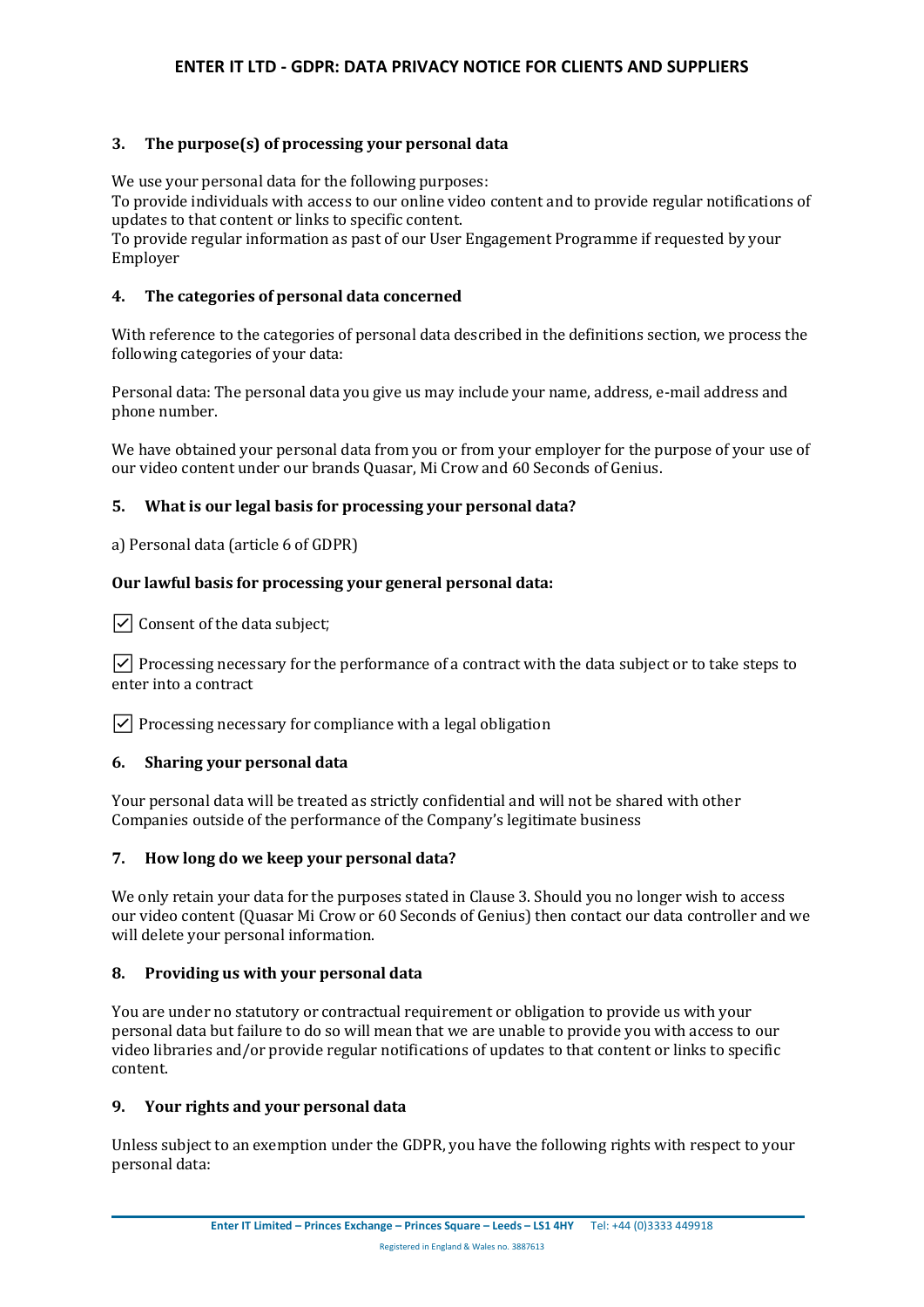- The right to request a copy of the personal data which we hold about you:
- The right to request that we correct any personal data if it is found to be inaccurate or out of date;
- The right to request your personal data is erased where it is no longer necessary to retain such data;
- The right to withdraw your consent to the processing at any time, where consent was your lawful basis for processing the data;
- The right to request that we provide you with your personal data and where possible, to transmit that data directly to another data controller, (known as the right to data portability), (where applicable i.e. where the processing is based on consent or is necessary for the performance of a contract with the data subject and where the data controller processes the data by automated means);
- The right, where there is a dispute in relation to the accuracy or processing of your personal data, to request a restriction is placed on further processing;
- The right to object to the processing of personal data, (where applicable i.e. where processing is based on legitimate interests (or the performance of a task in the public interest/exercise of official authority); direct marketing and processing for the purposes of scientific/historical research and statistics).

### **10. Transfer of Data Abroad**

#### WE DO NOT TRANSFER PERSONAL DATA OUTSIDE THE EEA.

### **11. Automated Decision Making**

WE DO NOT USE ANY FORM OF AUTOMATED DECISION MAKING IN OUR BUSINESS.

#### **12. Further processing**

If we wish to use your personal data for a new purpose, not covered by this Data Privacy Notice, then we will provide you with a new notice explaining this new use prior to commencing the processing and setting out the relevant purposes and processing conditions.

#### **13. Changes to our privacy policy**

You will be notified via email if we make any changes to our privacy policy in the future

### **14. How to make a complaint**

To exercise all relevant rights, queries or complaints please in the first instance contact our DATA PROTECTION OFFICER on 01923 750507 or emai[l gdpr@mi-crow.com](mailto:gdpr@mi-crow.com)

If this does not resolve your complaint to your satisfaction, you have the right to lodge a complaint with the Information Commissioners Office on 03031231113 or via email https://ico.org.uk/global/contact-us/email/ or at the Information Commissioner's Office, Wycliffe House, Water Lane, Wilmslow, Cheshire, SK9 5AF, England.